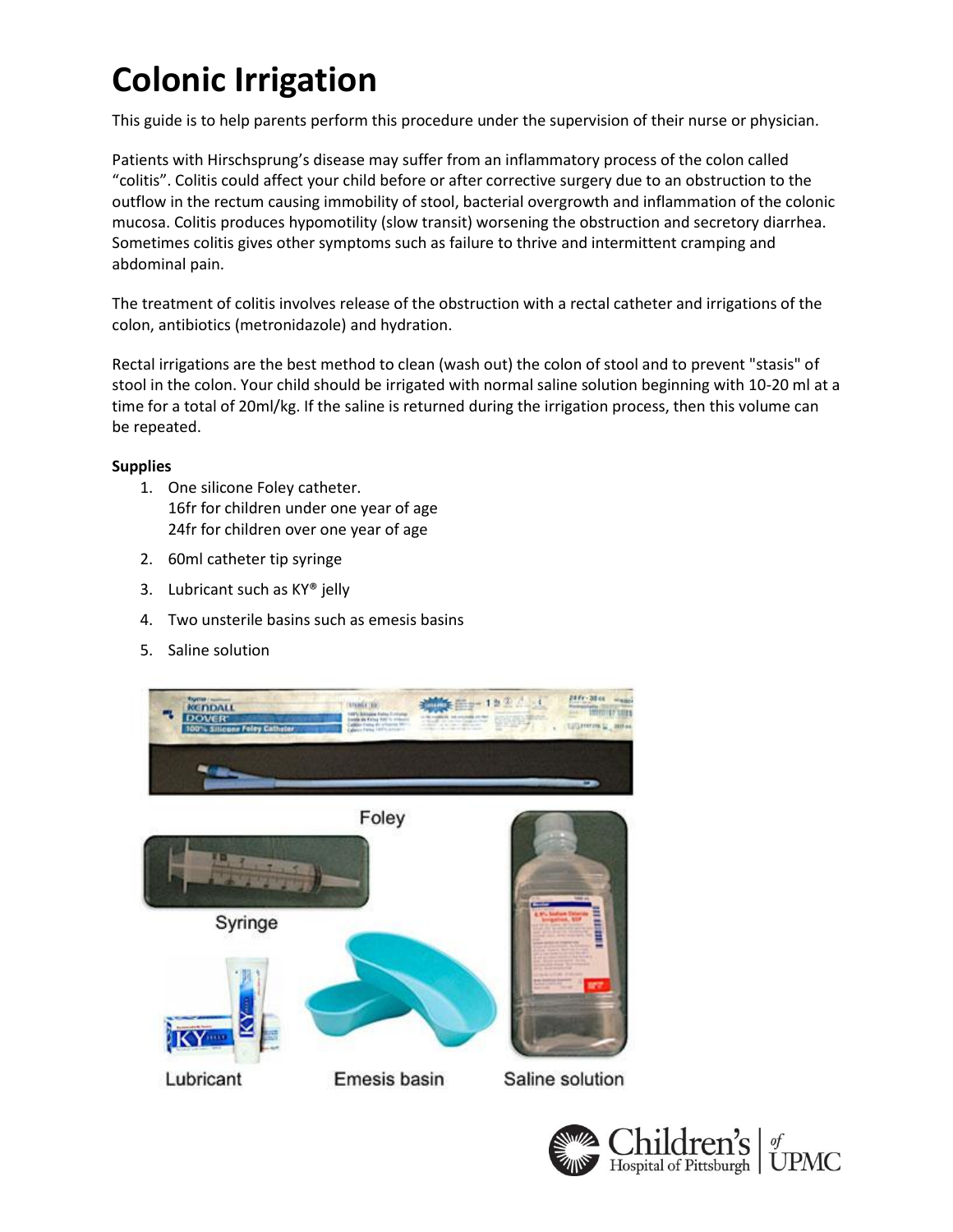The caliber of the Foley is based on child size; parents may purchase sizes between 16fr and 24fr based on anus size and integrity of the rectum. The lumen sizes of these catheters are larger to allow passing of thick stool through the catheter.

# **How to make irrigation**

- 1. Pour normal saline solution into a non-sterile basin (emesis basin).
- 2. Using a 60 ml catheter tip syringe, draw up 20 ml of normal saline solution.
- 3. Lubricate 2 inches (5 cm) the distal part of the Foley.
- 4. Gently insert the Foley into the rectum, approximately 4-6 inches (10-15 cm); depending on the size of the child.
- 5. Allow the gas and stool to come out freely.
- 6. Place the syringe into the end of the silicone catheter and inject 20 ml of warm normal saline solution into the rectum.
- 7. Disconnect syringe from the end of the catheter; allow the normal saline solution to drip into an empty basin, which will be used for your discarded solution.

Repeat this process until the discarded fluid is clear.

**Note:** It is important to observe the volume between instillations of saline solution drained from the catheter into the basin; you should have the same amount of instilled solution plus stool in the basin. **This process is very different than an enema, which introduces the fluid but does not allow it to passively come out.**

# **Colonic Irrigations with metronidazole (Flagyl®)**

#### **Explanation**

Flagyl® given orally may be poorly tolerated by some children because of its metallic taste, therefore, utilized in the daily irrigation is very effective. The goal is to treat the bacterial overgrowth, most specifically, Clostridium difficile. The irrigation overcomes the stasis of the stool and allows for more frequent emptying of the colon.

#### **Dosing**

30 mg/kg/day. Flagyl® intravenous solution is 500 mg in 100 ml. (1 ml = 5 mg)

#### **Administration**

Your child should be irrigated with normal saline solution. The quantity of solution that you have to use is based on your child's body weight and it is calculated as 20 ml of solution per each kilogram of body weight (20 ml per each 2.2 pounds); for example: if your child's weight is 10 kg (22 lbs.), you have to use 200 ml of saline solution giving 10-20 ml at a time until you have used the 200 ml. The rationale is to clean the colon of stool before instilling the Flagyl®.

# **How to make irrigations with Flagyl®**

To begin Flagyl® irrigations, proceed as follows:

- 1. Access the Flagyl® solution with a syringe according with the dose for you child and squeeze the solution into a non-sterile basin.
- 2. Using a 60 ml syringe, draw up 20 ml of Flagyl® solution at a time.
- 3. Gently insert lubricated Foley into the rectum.